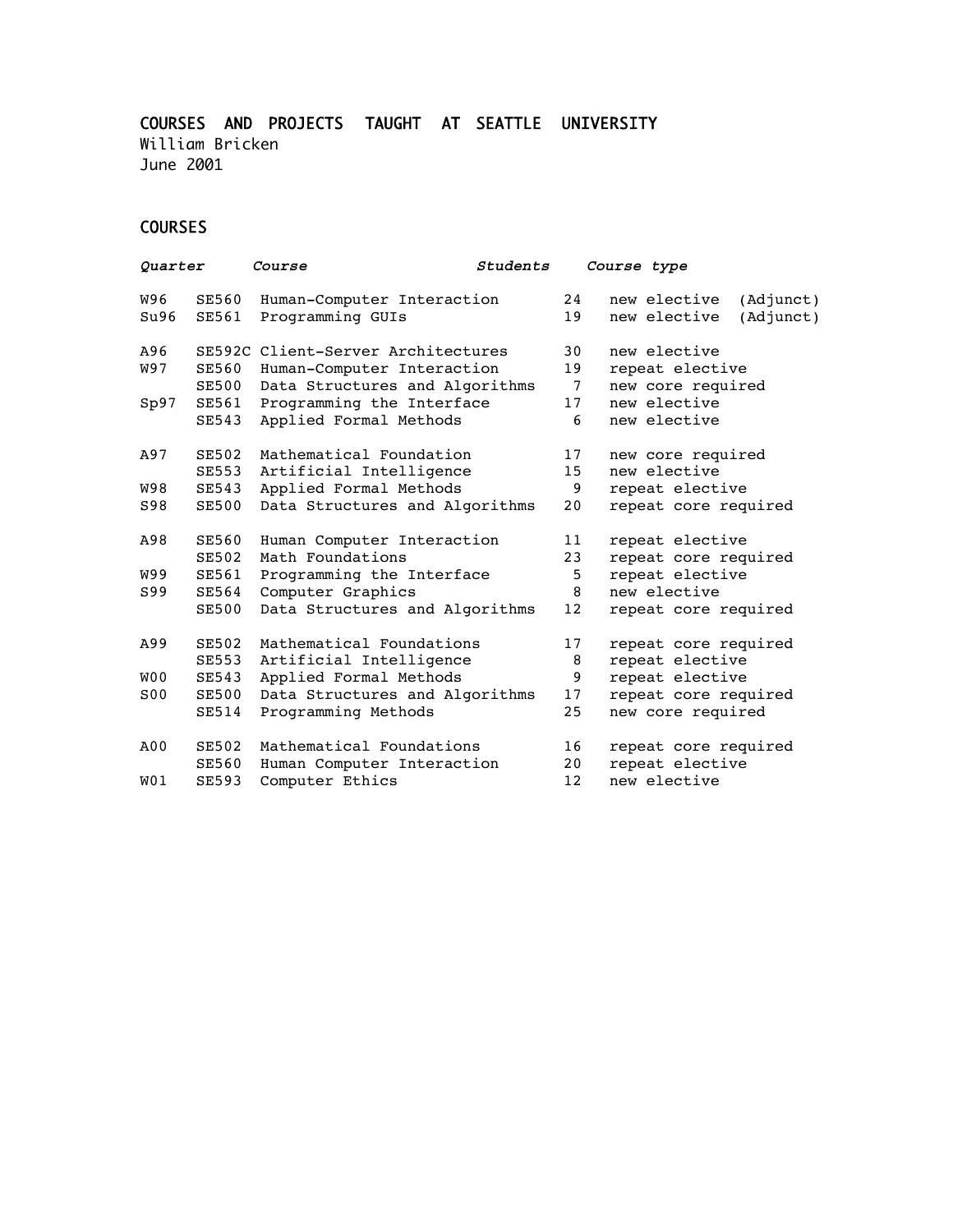## YEAR LONG CAPSTONE PROJECTS (ALL REQUIRED)

| Year           | Project         |                   | Students<br>Sponsor |   |
|----------------|-----------------|-------------------|---------------------|---|
| 96             | SE585-6-7       | KAOS Java         | Boeing              | 5 |
|                | SE585-6-7       | KAOS DCOM         | Boeing              | 5 |
| 97             | $SE585 - 6 - 7$ | KAOS              | Boeing              | 5 |
|                | SE585-6-7       | WebSET            | Rockwell Collins    | 5 |
|                | $CS487 - 8 - 9$ | Undergrad KAoS    | Boeing              | 5 |
| 98             | $SE585 - 6 - 7$ | KAOS              | Boeing              | 5 |
|                | $CS487 - 8 - 9$ | Undergrad KAoS    | Boeing              | 5 |
| 99             | $SE585 - 6 - 7$ | KAOS              | Boeing              | 5 |
| 0 <sub>0</sub> | SE585-6-7       | Boundary Numbers  | <b>Bricken</b>      | 3 |
|                | SE585-6-7       | Wireless Listings | Elektrorbit         | 5 |

MSE capstone projects are one year (three quarters) long, although most teams begin in the previous summer. Supervision includes client liaison and assurance, meeting with students especially during difficult times, reviewing all project materials, providing resources and administrative troubleshooting for the team, technical guidance when needed, and in general serving as a source of stability and morale.

## INDEPENDENT STUDY

| Quarter         | Course |                   | Students                            | Course type    |                    |
|-----------------|--------|-------------------|-------------------------------------|----------------|--------------------|
| Su97            | SE596C | Independent Study |                                     | 2              | new elective       |
| A97             | SE596C | Independent Study |                                     |                | new elective       |
| Su98            | SE596C | Independent Study |                                     |                | new elective       |
| $98 - 99$       |        |                   | SE585-6-7 Independent Study Project | $\overline{1}$ | required capstone  |
| S99             | CS496  | Independent Study |                                     |                | undergrad elective |
| S99             | SE596  | Independent Study |                                     |                | new elective       |
| S <sub>00</sub> | SE596  | Independent Study |                                     | 2              | new elective       |
| Su00            | SE596  | Independent Study |                                     |                | new elective       |
| A00             | SE596  | Independent Study |                                     | 3              | new elective       |

I am deeply committed to providing MSE students with an academic study option. Therefore, I eagerly support independent study students, under three conditions, 1) not too time consuming, 2) I know something about the subject, and 3) the student exhibits a burning desire to do individual work. All these projects are voluntary and not included in my teaching load. This effort has been very rewarding; I have learned a lot from the research projects, students are thrilled, and often this option permits a student to graduate at the end of a year.